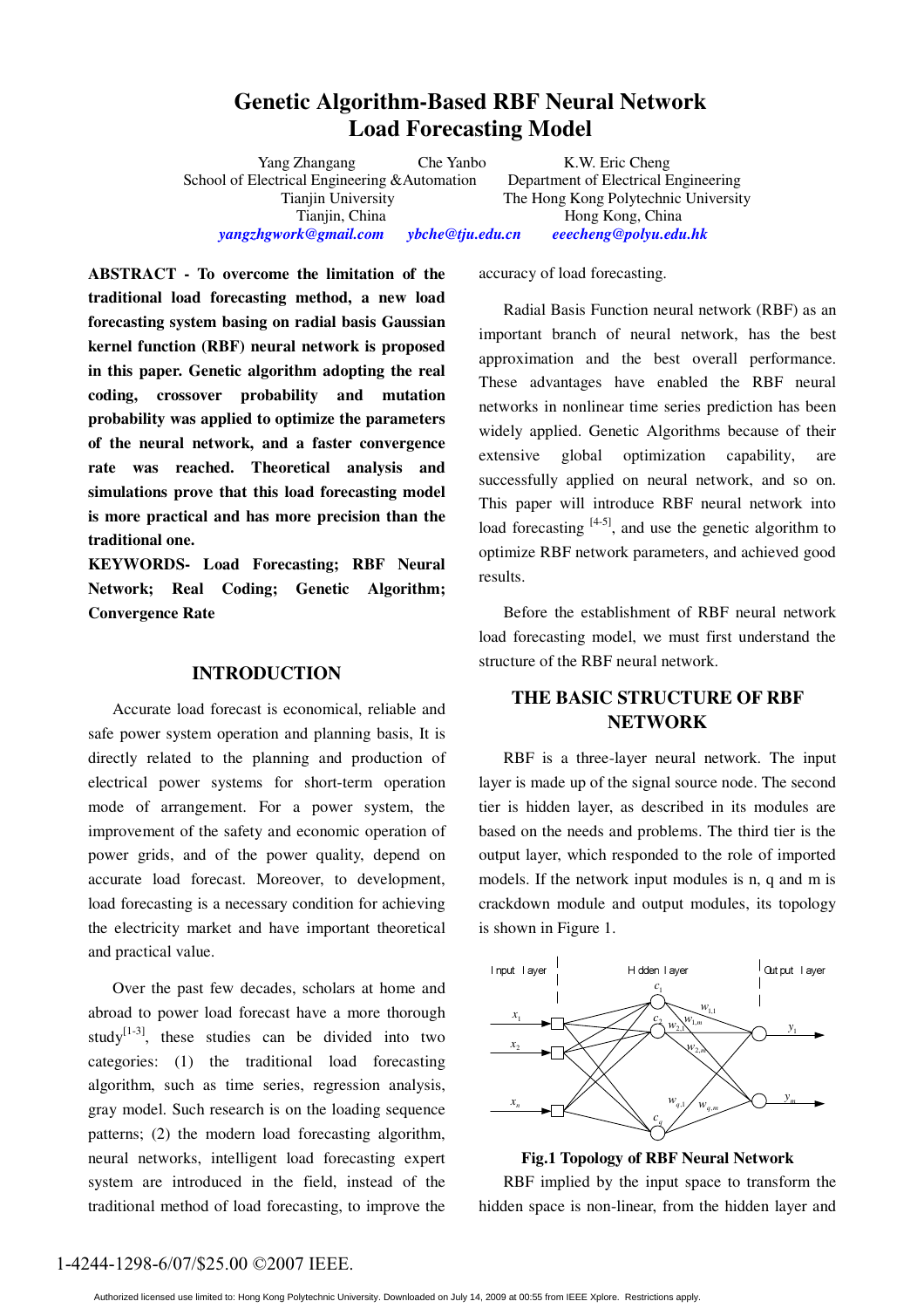output layer space to transform the output space is linear. The transformation function of hidden units is Radial Basis Functions, and the network can achieve the following mapping between the input and output :

$$
y_i = \sum_{j=1}^{q} w_{j,i} \phi(||x - c_j||) \quad i = 1, 2, ..., m \quad (1)
$$

Including  $x = (x_1, x_2, \dots, x_m)^T$  is input vector,  $y_i$  is the output value for the *i* units,  $w_{ij}$  is the value from the *j* hidden units to the *i* output units. ‖. ‖ is Euclidean norm.  $\phi$ () is radial basis functions, *c*, is the central element vector of the  $j$  hidden units.

Radial Basis Function is a local distribution center of the radial symmetry of the non-negative non-linear attenuation function, Gaussian function is relatively common :

$$
\phi(\nu) = \exp(-\nu^2/2\sigma^2) \quad (\sigma > 0, \nu \ge 0)
$$
 (2)

Theory shows that the Radial Basis Function networks, Radial Basis Functions  $\phi$ () selected for the network performance impact is not significant. RBF network design and the training focus on determining the network structure. In which the number of the input and output modules are determined by samples of it, Pending the network parameters include the number of hidden units q, the center vector c, width parameter σ (Radial Basis Functions of this paper used Gaussian function), the network connecting value  $w_{i,i}$ , these parameters of the network to be determined is the key issue of RBF Network, needs to be completed through learning and training.

# **RBF NETWORK LOAD FORECASTING MODEL**

Now load forecasting monthly as an example to establish RBF neural network model.

### **A. Load forecasting preparations**

The preparatory work of Load forecasting, including two areas, first is the historical load data collection, should note that data integrity and non-repudiation, figures are accurate, reflect the normal state level, the separation of data has no abnormal items. Attention should also be paid to fill

data, and unreliable data to verify adjustment. Second, the load data preprocessing<sup>[6]</sup>, make the abnormal data of historical information stable, as well as fill the missing data. In view of abnormal data, the method was used to deal with anomalies :

To set the historical data of load:  $x_1, x_2, \ldots, x_n$ , if

$$
x_i > \overline{x}(1+20\%)
$$
, then  $x_i = \overline{x}(1+20\%)$ , if  
 $x_i < \overline{x}(1-20\%)$ , then  $x_i = \overline{x}(1-20\%)$ 

#### **B. Determination of RBF neural network model**

To determine RBF neural network, first, it is necessary to determine the form of Radial Basis Functions, in this case, Radial Basis Function is Gaussian function, the form of RBF neural network is:

$$
y_i = \sum_{j=1}^{n} w_{i,i} \exp(-\frac{\left\|x - c_j\right\|^2}{2\sigma^2}), \quad i = 1, 2, ..., m \quad (3)
$$

Can be seen from the previous formula, the establishment of RBF neural network load forecasting lies in the selection of input and output variables ,the determination of the number of hidden units, the selection of initial parameter and so on.

### **B.1 The selection of input and output variables**

Load is a very complex system, there are many factors which will have an impact on the load changes. But too many factors to consider not only caused difficulties in modeling, but also brings problems such as computational complexity. Therefore, considering input variables should seize several factors that have the characteristics [7].

Load analysis based on historical data, we can see that, the changes of the electric load for a 12-month cycle. To reflect the characteristics, 12 different RBF network has been selected as the load forecasting model for the next year. In addition, the changes of load are often affected by the meteorological conditions, such as temperature, rain, humidity, etc, and the temperature factors also play a major role. Therefore, it has adopted the maximum temperature and minimum temperature as two neural network input. In short, the mathematical model can be used for load forecasting monthly could be expressed by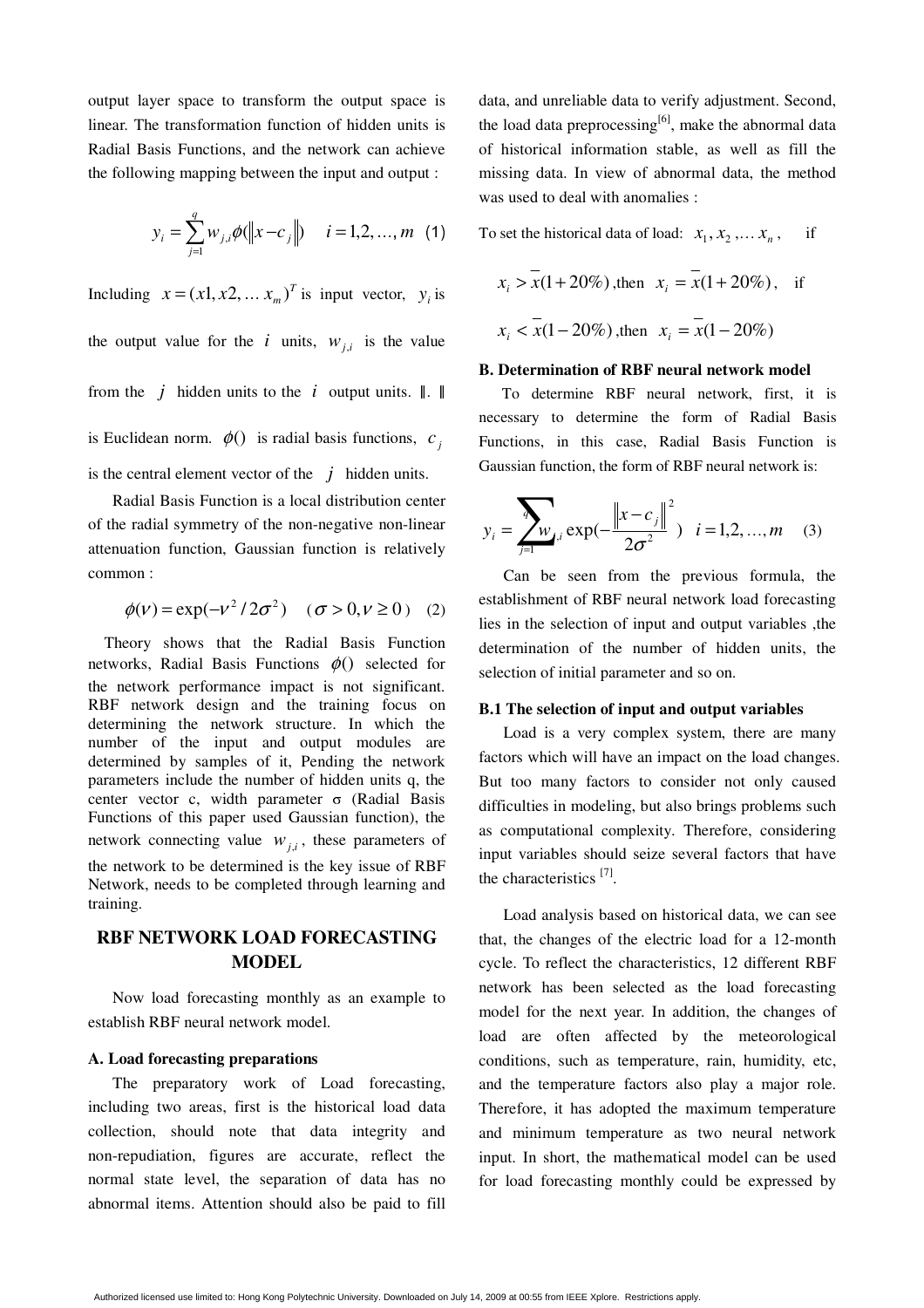the following equation,

$$
x(t) = f(d_{T1}, d_{T2}, x(t-24), x(t-13),x(t-12), x(t-3), x(t-2), x(t-1))
$$
 (4)

In the formula,  $x(t)$  as the output, the monthly load to forecast;  $d_{T_1}, d_{T_2}$  are the maximum and minimum temperature for the month;  $x(t - i)$  is the load of the month *i* months before the month to forecast.

#### **B.2 Determination of the number of hidden units**

As in the use of neural network, we will find how to determine the number of hidden layer neurons. when the number of neurons is too little, it is unable to complete the task, when too many, it will increase computing time, make network generalization (Promotion) drop. At present, to select the number of hidden layers still has no fixed analytic or theoretical basis or theorem to determine. Based on several simulation experience we choose 8 as the number of neurons, 9 as the number of hidden layer neurons,1 as the number of the output layer neurons.

# **USING GENETIC ALGORITHM TO OPTIMIZE THE PARAMETERS OF THE NEURAL NETWORK**

By the theory of pattern recognition, a linear separability problem in lower dimensional space can be mapping to high-dimensional space and it can be linear in the high-dimensional space. In a RBF network, the input of hidden layer is nonlinear (because the function of hidden layer is a nonlinear function) and the output of it is linear. And the output modules can be seen as part of a single-layer perception. So that as long as a reasonable choice of hidden units ( the dimension of a higher dimension space) and its function ,we will be able to map the original problem to a linear separability question and solve it just as linear modules.

RBF network has two adjustable parameters, the central position  $c_j$  and variance,  $\sigma_j^2$  (or the width parameter of function,  $\sigma_i$ , this time, The entire network has three adjustable parameters: the basic center position, variance and the right to export unit value.

The traditional method used in the training

programs are:1) the global parameters optimization is achieved by gradient descent algorithm;2)the center position is achieved by K-means clustering algorithm and the weight cost is achieved by Least square method, thus the whole neural network optimization is acquired.

The traditional training plan, either gradient descent algorithm or Least Square Method, not only had a slow convergence rate, but also was very likely to fall into local minimum points. Therefore a series of training plan appeared, such as Genetic Algorithms, immunity algorithm, etc. In all these methods, GA gained a lot of attention because of its unique biological background. Therefore, in this paper, a genetic algorithm was used to optimize the design of neural networks  $RBF^{[8]}$ .

## **A. Basic Genetic Algorithm**

Genetic Algorithm comes from the natural law of survival of the fittest genetics and biotechnology, is a group operation. The operation targeted to individual groups of all, through choice, crossover and mutation operators produce a new generation of groups, Until the results are satisfactory. It is based on natural selection and natural genetics adaptive probability based on the iterative search algorithm. In the solution space, the genetic algorithm has more random search of solutions, and to identify the optimal solution. Due to the random genetic algorithm, a search of all solutions is possible, so they can find the global optimum.



**Fig.2 sketch map of real coding**

#### **B. Defined Coding Scheme**

It is a complex multi-parameter optimization that Genetic Algorithm is applied to optimize the parameters (such as the right to export unit, radial basis function center and the variance to RBF) of the neural network  $[9]$ . If using binary coding, the coding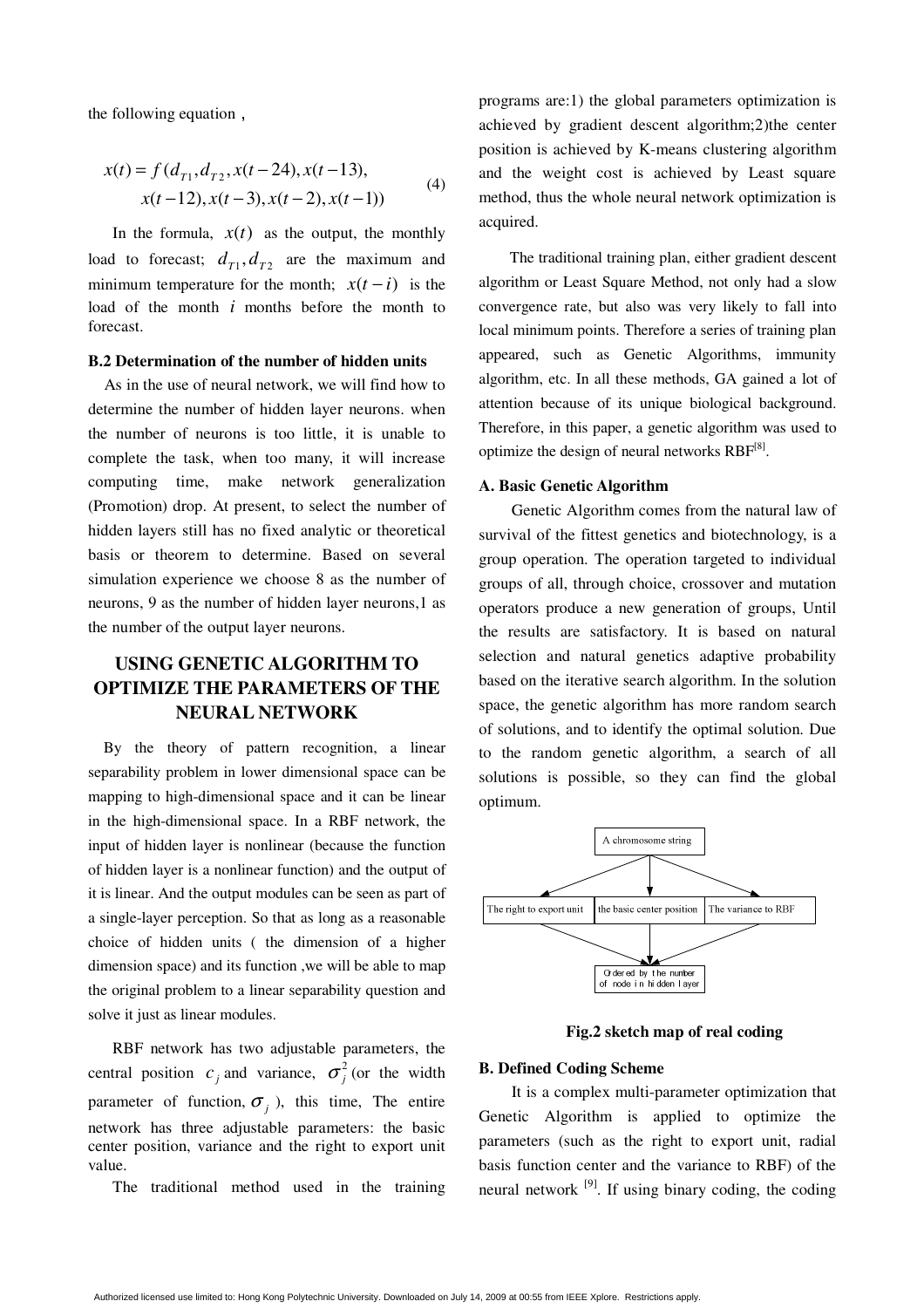string is too long and the string should be translated to the real and Calculate the fitness, then the accuracy of the net is affected. So in this paper, the real coding is used. The right to export unit, radial basis function center and the variance to RBF is arranged by some order. The structure of the real coding is shown as Fig2.

# **C. Defined Fitness Function**

The right to export unit value, the basic center position, the variance to RBF of chromosome were all assigned to the Network Structure. And the training samples were seen as the input and output of the net.

Therefore, the fitness function can be defined as,

$$
F(x) = \frac{1}{\sqrt{\left[y(k) - y(k)\right]^2}}
$$
 (5)

$$
\delta = \frac{\sum_{i}^{m} [y(k) - \hat{y}(k)]^2}{m}
$$
 (6)

Where  $y(k)$  is the Actual output and  $\hat{y}(k)$  is the forecasting output. m is the number of input and output sample. and x is the chromosome. The optimal output is achieved based on the fitness function and <sup>δ</sup> which is the prediction error function.



**Fig.3 The Flowchart of Genetic Algorithms**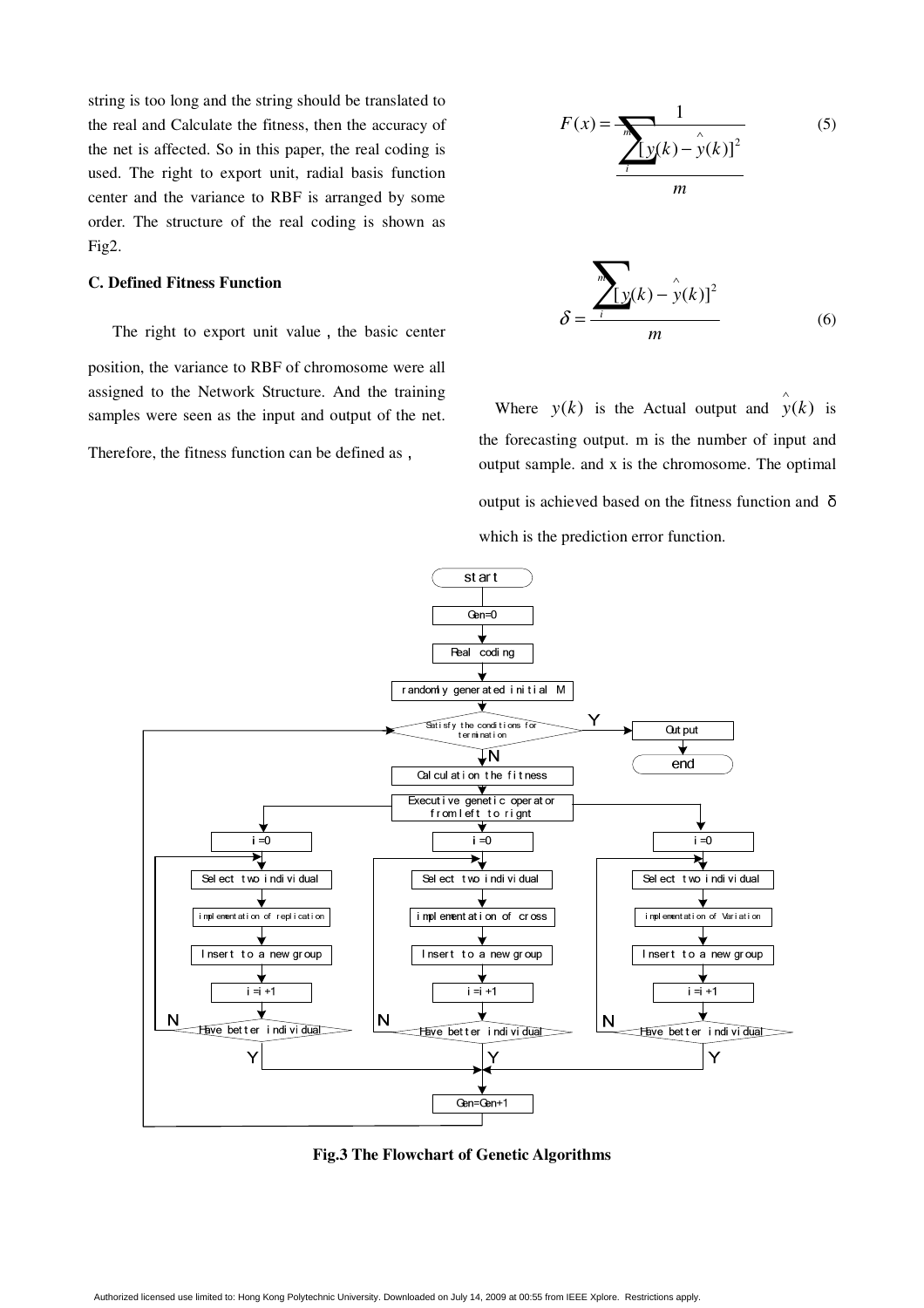## **D. Set Parameters of Genetic Algorithm**

The genetic algorithm is affected by the crossover  $p_m$  and mutation rate  $p_c$ . If  $p_c$  is bigger, the speed of the new entity is faster. On the other hand, it is a greater possibility that the genetic model is damaged. If  $p_m$  is bigger, the genetic algorithm will become random search algorithm. On the other hand,  $p_m$  is too small to generate a new Individual. Therefore, the following way is used to adjust the crossover and mutation rate.

$$
p_{c1} = 0.99 \times (1 - gen/G)
$$
  
\n
$$
p_{c2} = 0.4 \times (1 - gen/G)
$$
 (7)

$$
p_{m1} = 0.3 \times (1 - gen/G)
$$
  
\n
$$
p_{m2} = 0.01 \times (1 - gen/G)
$$
 (8)

$$
p_c = \begin{cases} p_{c1} - \frac{(p_{c1} - p_{c2})(f' - f_{avg})}{f_{max} - f_{avg}} & f' \ge f_{avg} \\ p_{c1} & f' < f_{avg} \end{cases}
$$
(9)

$$
p_{cn} = \begin{cases} p_{m1} - \frac{(p_{m1} - p_{m2})(f_{\text{max}} - f)}{f_{\text{max}} - f_{\text{avg}}} & f \ge f_{\text{avg}} \\ p_{m1} - \frac{(p_{m1} - p_{m2})(f_{\text{max}} - f)}{p_{m1}} & f < f_{\text{avg}} \end{cases} (10)
$$

where, gen is the present multiply generation and G

is a constant(G≥gen).  $f_{max}$  is the max fitness of the group and  $f_{avg}$  is the average fitness of the group.  $f'$  is the bigger fitness of the two crossover individual and f is the fitness of the variation Individual.

Through adaptive adjustments, there is a bigger crossover and mutation rate for the poor performance of the individual, on the other hand, the crossover and mutation rate of the good performance individual is determined by the fitness. With the increasing of the multiply generation, crossover and mutation rate will drop to facilitate the convergence.

By this analysis, the flowchart of the Genetic Algorithms applied to optimize the RBF can be designed as,

- 1) Set Evolution generation, Gen=0 and Give the initialization groups.
- 2) Estimates each value of P(Gen)
- 3) Select two individuals from P(Gen). After crossover and mutation of these two individuals , a new generation ,P(Gen+1) is achieved. And set

Gen=Gen+1.

4) If the termination conditions (prediction accuracy conditions) are satisfied, then the algorithm is end. Otherwise it will transfer to 2)

The Flowchart of Genetic Algorithms is shown if Fig.3.

## **EXAMPLE ANALYSIS**

Next a new load forecasting system basing on one city's month load was built, and the forecasting result of it was used to compare with the result of traditional grey model.

**Table1 The Comparison of Load Forecasting Result** 

|                                                    | Grey model |
|----------------------------------------------------|------------|
| month<br>value<br>Relative<br>Forecast<br>Forecast | Relative   |
| error<br>error                                     |            |
| 139.60<br>141.23<br>1<br>$1.17\%$<br>142.87        | $2.34\%$   |
| 2<br>104.14<br>108.86<br>107.32<br>$3.05\%$        | 4.53%      |
| 162.26<br>3<br>158.96<br>$-2.03\%$<br>167.55       | $3.26\%$   |
| 166.70<br>169.67<br>170.35<br>$0.4\%$<br>4         | $-1.75%$   |
| 5<br>182.02<br>185.75<br>187.26<br>$0.81\%$        | $-2.01\%$  |
| 6<br>189.79<br>1.47%<br>192.58<br>195.45           | 2.98%      |
| 7<br>241.21<br>239.02<br>$-0.91\%$<br>232.89       | $-3.45\%$  |
| 8<br>226.23<br>227.72<br>$0.66\%$<br>229.08        | $1.26\%$   |
| 9<br>212.36<br>210.58<br>207.35<br>$-0.84\%$       | $-2.36\%$  |
| 10<br>197.25<br>198.14<br>$-0.45\%$<br>189.68      | $-3.84\%$  |
| 11<br>185.19<br>188.47<br>1.77%<br>193.19          | 4.32%      |



**Fig.4 The comparison of load forecasting result** 

It can be seen from Figure 4 that the RBF network model based on genetic algorithms can be more accurate in load forecast. What's more, the prediction curve and the actual load curve were better curve fitting. Compared with the traditional gray model,